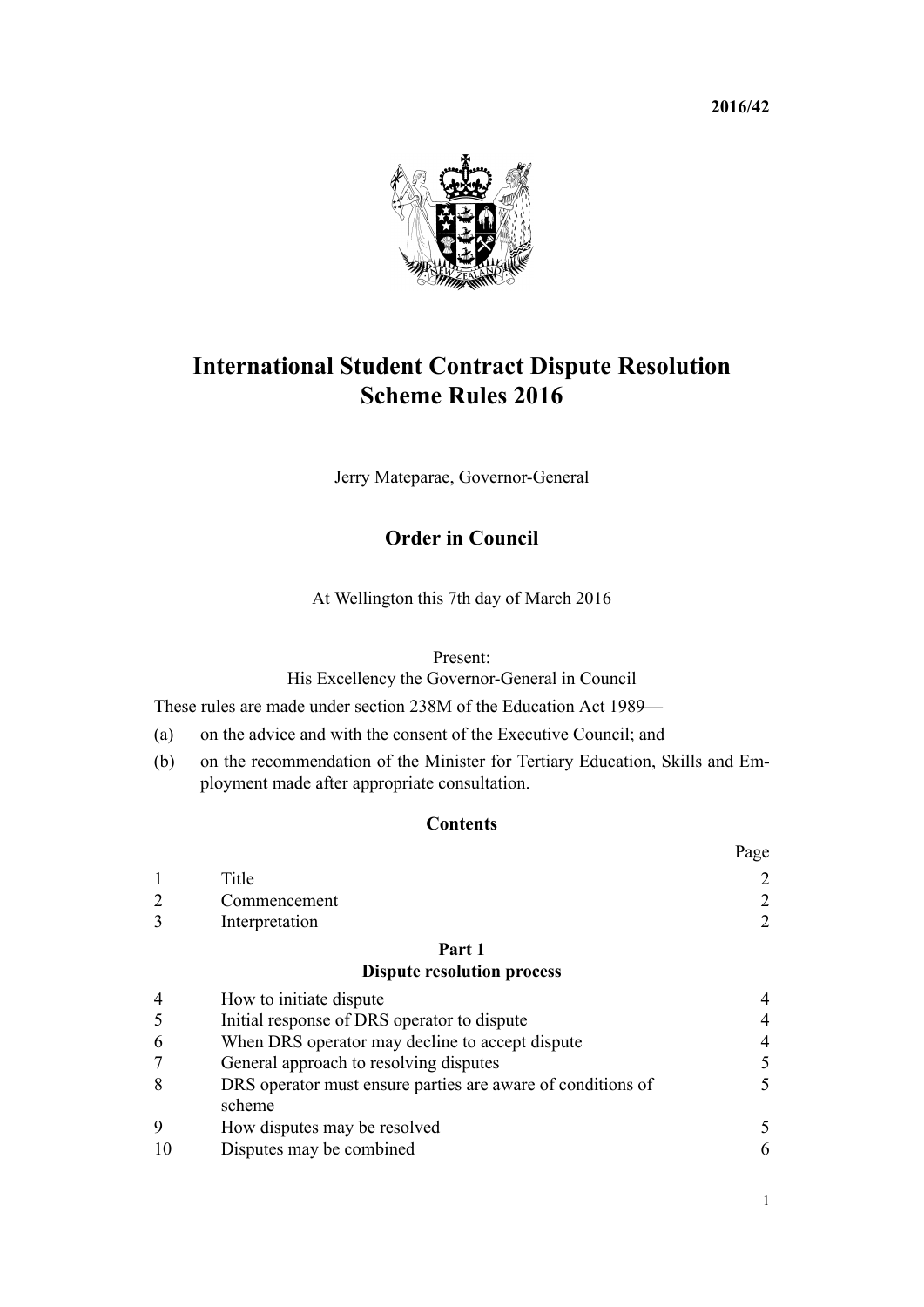<span id="page-1-0"></span>

| <b>International Student Contract Dispute Resolution</b> |                                                                                            |                  |
|----------------------------------------------------------|--------------------------------------------------------------------------------------------|------------------|
| r <sub>1</sub>                                           | <b>Scheme Rules 2016</b>                                                                   | 2016/42          |
| 11                                                       | DRS operator may obtain information necessary for resolution of<br>dispute in adjudication | 6                |
| 12                                                       | Failure to supply information in adjudication                                              | 6                |
| 13                                                       | Use of information in adjudication                                                         | $\tau$           |
| 14                                                       | DRS operator must keep parties informed                                                    | $\boldsymbol{7}$ |
| 15                                                       | Mediator or adjudicator must be independent of parties to dispute                          | $\boldsymbol{7}$ |
| 16                                                       | Decision by adjudicator                                                                    | $\boldsymbol{7}$ |
| 17                                                       | When final decision binding                                                                | $\overline{7}$   |
| 18                                                       | Remedies under final decision in dispute resolved by adjudication                          | $\,8\,$          |
| 19                                                       | Termination of dispute resolution process                                                  | $\,8$            |
| 20                                                       | <b>Application to District Court</b>                                                       | 8                |
|                                                          | Part 2                                                                                     |                  |
|                                                          | <b>Administration of scheme</b>                                                            |                  |
| 21                                                       | Functions of DRS operator                                                                  | 9                |
| 22                                                       | Powers of DRS operator                                                                     | 9                |
| 23                                                       | DRS operator may extend time frames                                                        | 9                |
| 24                                                       | Appointees of DRS operator                                                                 | 9                |
| 25                                                       | DRS operator must ensure accessibility of scheme                                           | 10               |
| 26                                                       | DRS operator may publish case studies                                                      | 10               |
| 27                                                       | DRS operator must report systemic issues, etc                                              | 10               |
| 28                                                       | Annual report                                                                              | 10               |
| 29                                                       | Monitoring operation of scheme                                                             | 11               |

# **Rules**

# **1 Title**

These rules are the International Student Contract Dispute Resolution Scheme Rules 2016.

# **2 Commencement**

These rules come into force on 1 July 2016.

#### **3 Interpretation**

(1) In these rules, unless the context otherwise requires,—

**Act** means the [Education Act 1989](http://prd-lgnz-nlb.prd.pco.net.nz/pdflink.aspx?id=DLM175958)

**adjudicator** means an adjudicator appointed by the DRS operator

**appoint** includes engage or employ, and **appointee** has a corresponding meaning

**code** means the Education (Pastoral Care of International Students) Code of Practice 2016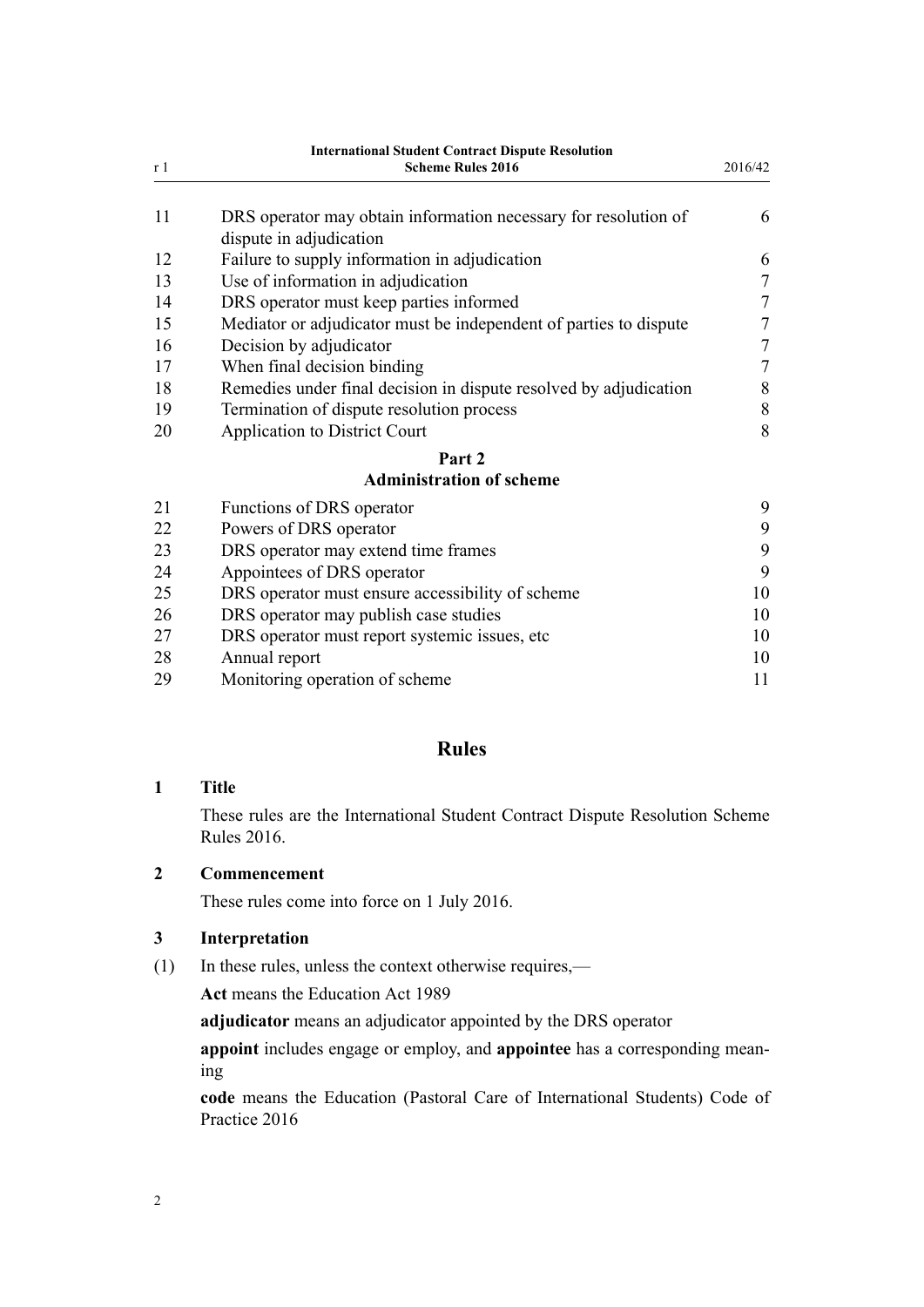**code administrator** means the person or agency appointed under section 238FA(1) of the Act to be responsible for administering the code

**dispute** means a dispute between an international student and a provider that is contractual or financial, or both

**DRS operator** means the person or agency appointed under section 238J(4)(a) of the Act to be responsible for administering the scheme

**enrol** means register or admit a person as a student to receive educational instruction provided by a signatory after the student has accepted an offer of educational instruction from the signatory, and **enrolment** has a corresponding meaning

**international student** has the same meaning as in [section 238D](http://prd-lgnz-nlb.prd.pco.net.nz/pdflink.aspx?id=DLM185907) of the Act

**legal guardian**, in relation to an international student, means a person who, by court or testamentary appointment, is responsible for the student's well-being and financial support and provides for the care of the student in the student's home country

**mediator** means a mediator appointed by the DRS operator

**Minister** means the Minister for Tertiary Education, Skills and Employment

**provider** has the same meaning as in [section 238D](http://prd-lgnz-nlb.prd.pco.net.nz/pdflink.aspx?id=DLM185907) of the Act

**scheme** means the International Student Contract Dispute Resolution Scheme established by section 238J of the Act

**serious misconduct**, in relation to a provider, means misconduct that the DRS operator considers, on reasonable grounds, to be fraudulent or grossly negligent or a breach of any applicable law or regulations or the code

**student claimant**, in relation to a provider,—

- (a) means a person who—
	- (i) is an international student enrolled by the provider; or
	- (ii) is a former international student enrolled by the provider; or
	- (iii) intends to be, or is in the process of being, enrolled by the provider as an international student; and
- (b) includes a parent or legal guardian of a person in paragraph (a)

**systemic issue** means an issue that has material implications that not only affect the parties to a particular dispute but also relate to the systems, processes, or conduct of the provider who is the subject of a claim.

(2) A term that is used in these rules and defined in the Act but not in these rules has the same meaning as in the Act.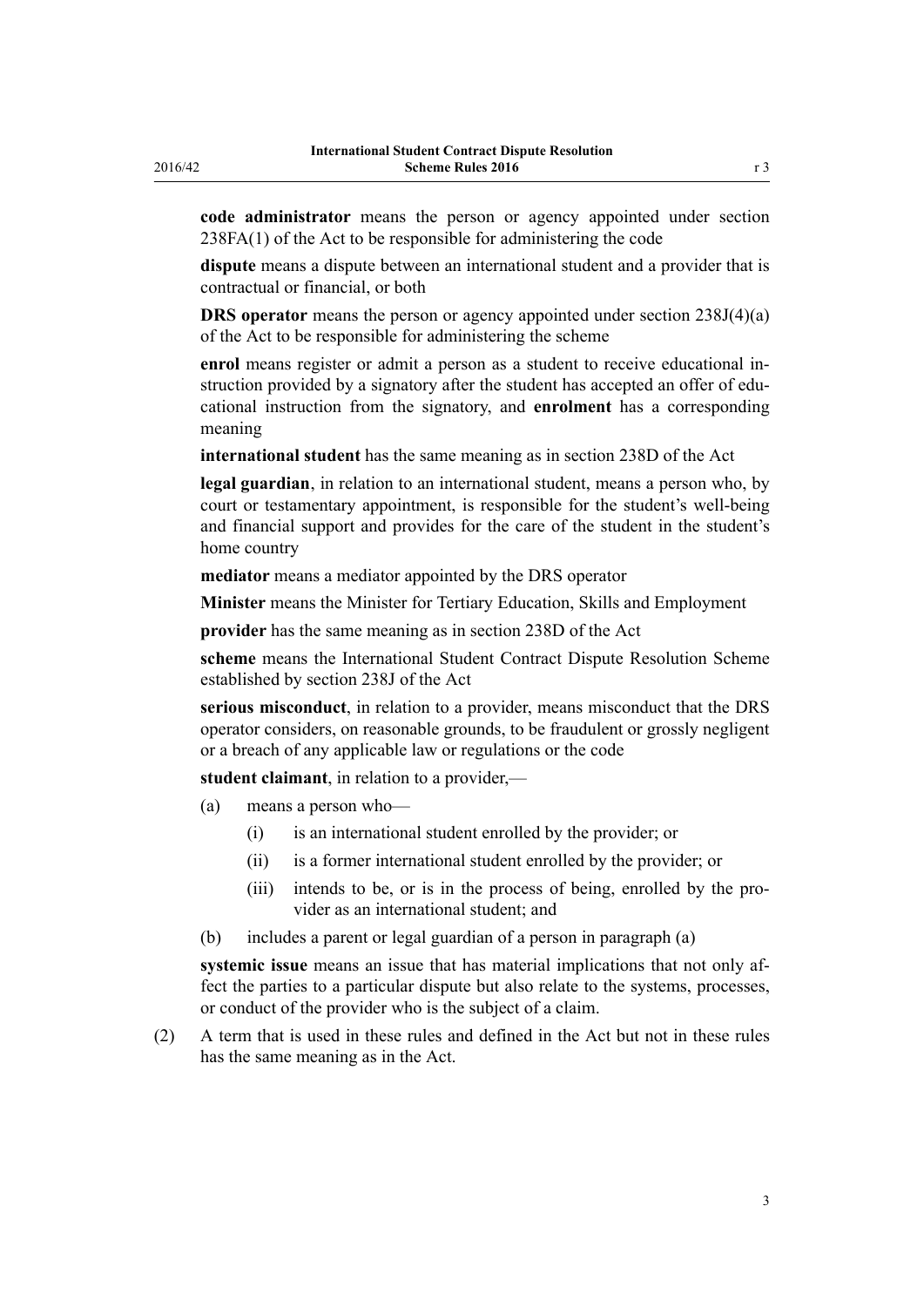# **Part 1**

# **Dispute resolution process**

#### <span id="page-3-0"></span>**4 How to initiate dispute**

- (1) A student claimant may initiate a dispute against a provider by making a claim under the scheme to the DRS operator.
- (2) A student claimant may make a claim under the scheme free of charge.
- (3) The claim may be made in writing or orally.
- (4) The DRS operator must record in writing a claim made orally and confirm the record of the claim with the student claimant.
- (5) The DRS operator must provide reasonable support (such as interpretation support) to enable a student claimant to make a claim.

#### **5 Initial response of DRS operator to dispute**

The DRS operator must give written notice to the student claimant and to the provider within 10 working days after the claim is made that—

- (a) acknowledges receipt of the claim and its nature; and
- (b) states either that the dispute is accepted, or that the dispute is not covered by the DRS and explains why; and
- (c) if appropriate, directs the student claimant to the code administrator or other appropriate authorities; and
- (d) if the provider has not yet been given the opportunity to resolve the issue raised by the dispute, directs the student claimant to the provider.

#### **6 When DRS operator may decline to accept dispute**

The DRS operator may decline to accept a dispute for resolution under the scheme if the DRS operator considers that the scheme does not cover the dispute for 1 or more of the following reasons:

- (a) the provider has not been given an opportunity to resolve the issue raised by the dispute:
- (b) the dispute is being addressed in another forum:
- (c) the dispute would be more appropriately dealt with by a court, tribunal, or other authority:
- (d) the dispute has been previously dealt with under the scheme:
- (e) the claim is frivolous or vexatious:
- (f) given the age of the dispute, it is no longer feasible to gather sufficient evidence or other information for resolution of the dispute under the scheme.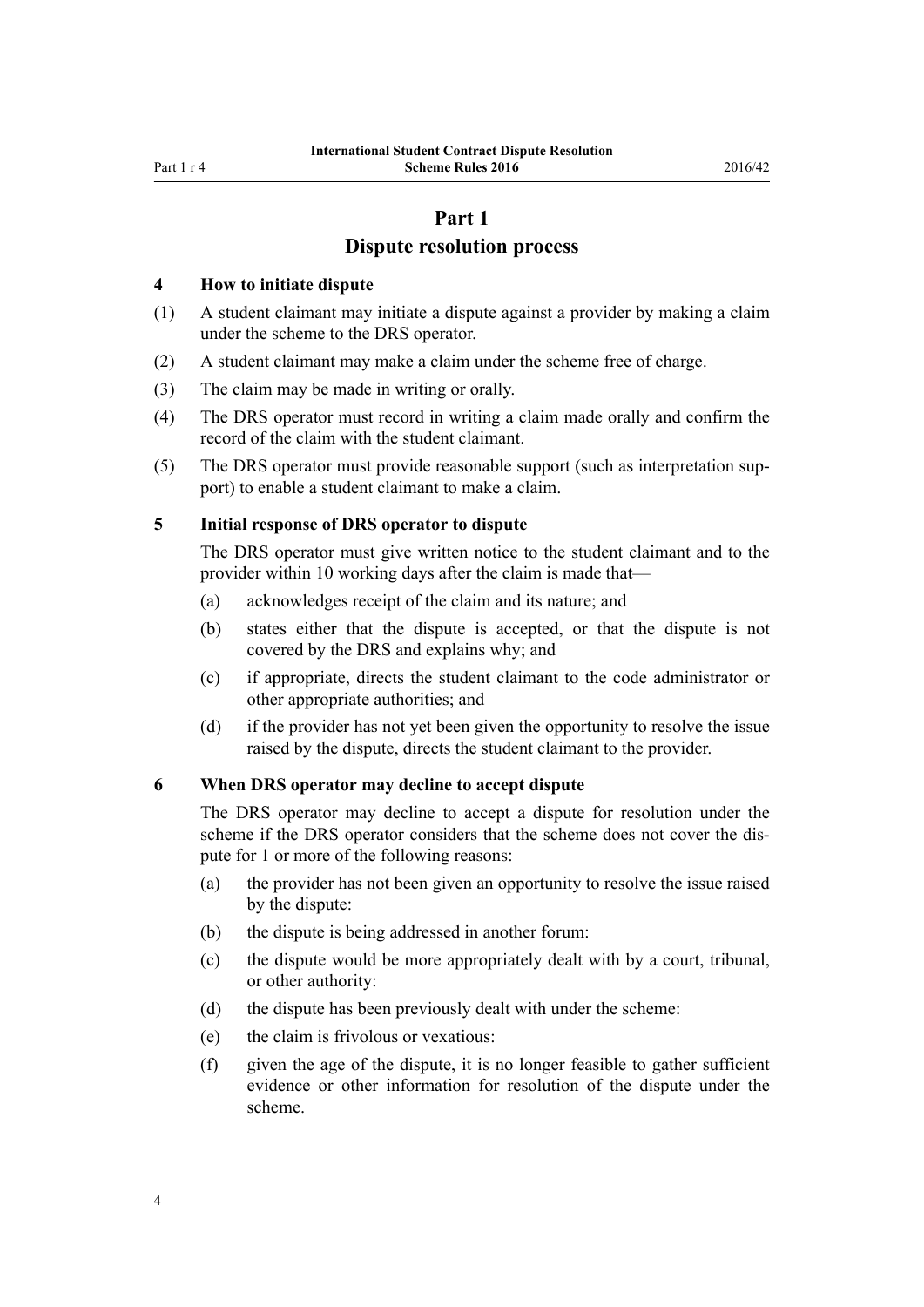# <span id="page-4-0"></span>**7 General approach to resolving disputes**

The DRS operator must consider and deal with a dispute in a timely, cost-effective, and fair manner and, in particular, in a way that—

- (a) encourages the parties to work towards a mutually agreed solution; and
- (b) maximises the use of consensual measures to resolve the dispute, that is, favouring negotiation and mediation before adjudication, unless negotiation and mediation are not appropriate for resolving the dispute; and
- (c) takes the views of the parties into account in the decision on measures to resolve the dispute; and
- (d) is consistent with the principles of natural justice; and
- (e) is on a without prejudice basis.

# **8 DRS operator must ensure parties are aware of conditions of scheme**

The DRS operator must ensure that the parties to the dispute are aware of the conditions of entering the scheme, including the following conditions:

- (a) rule 9(4)(a) (adjudicator not bound by rules of evidence or previous decision):
- (b) rule 9(4)(b) (adjudicator determines dispute according to substantial merits and justice of the case):
- (c) rule 9(5) (confidentiality of negotiation and mediation):
- (d) [rule 27](#page-9-0) (DRS operator must report systemic issues, serious misconduct, and breach of rules).

#### **9 How disputes may be resolved**

- (1) The DRS operator may decide to use any 1 or more of the following methods to resolve a dispute:
	- (a) negotiation:
	- (b) mediation:
	- (c) adjudication.
- (2) The DRS operator may decide the procedures to be followed under the method selected, consistent with these rules.
- (3) The DRS operator, including a mediator or an adjudicator,—
	- (a) must act in accordance with what is fair and reasonable in all the circumstances; and
	- (b) must have regard to the law, the relevant good practice, the code, and other Government policies.
- (4) However, in an adjudication, the DRS operator, including an adjudicator,—
	- (a) is not bound by the rules of evidence or previous decisions; and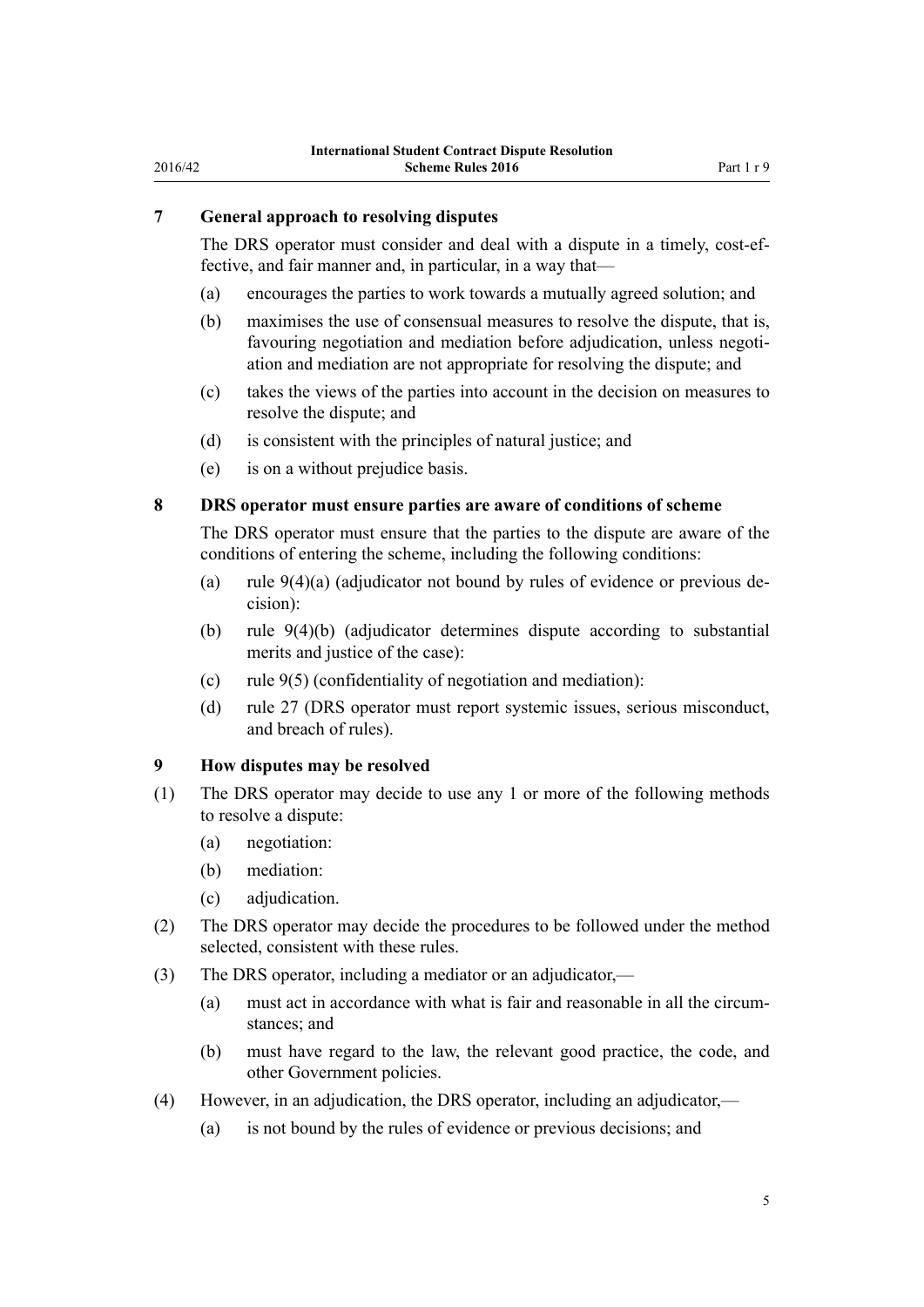- <span id="page-5-0"></span>(b) must determine the dispute according to the substantial merits and justice of the case, and in doing so is not bound to give effect to strict legal obligations or to legal forms or technicalities.
- (5) The process and outcome of dispute resolution by negotiation or mediation is confidential to the parties to the dispute.
- (6) The DRS operator may direct the parties to a dispute to other appropriate authorities for assistance or interventions.

# **10 Disputes may be combined**

The DRS operator may combine disputes for single resolution when the DRS operator considers that it is sensible to do so.

## **11 DRS operator may obtain information necessary for resolution of dispute in adjudication**

- (1) For the purpose of obtaining information necessary for the resolution of a dispute by adjudication, the DRS operator may make any inquiries that are fair and reasonable in the circumstances.
- (2) A party to a dispute being resolved by adjudication must supply any information requested by the DRS operator unless—
	- (a) the supply of the requested information would breach an obligation of confidence owed to a third person who has refused consent to the supply of the information; or
	- (b) the information is subject to legal professional privilege, or was provided to the party on a without prejudice basis; or
	- (c) the party does not have the information or it is not within its control.
- (3) In requesting information, the DRS operator may specify a reasonable time period within which the party concerned must supply the information.
- (4) As soon as practicable after receiving a request by the DRS operator for information and in any event within any time period specified in the request, a party must—
	- (a) comply with the request; or
	- (b) object to supplying the information and give reasons why the party cannot or should not supply it.

# **12 Failure to supply information in adjudication**

- (1) This rule applies where a party to a dispute being resolved by adjudication fails to comply with a request for information by the DRS operator and none of the exceptions in rule 11(2) apply.
- (2) If the party is the student claimant, the DRS operator may decline to continue consideration of the dispute.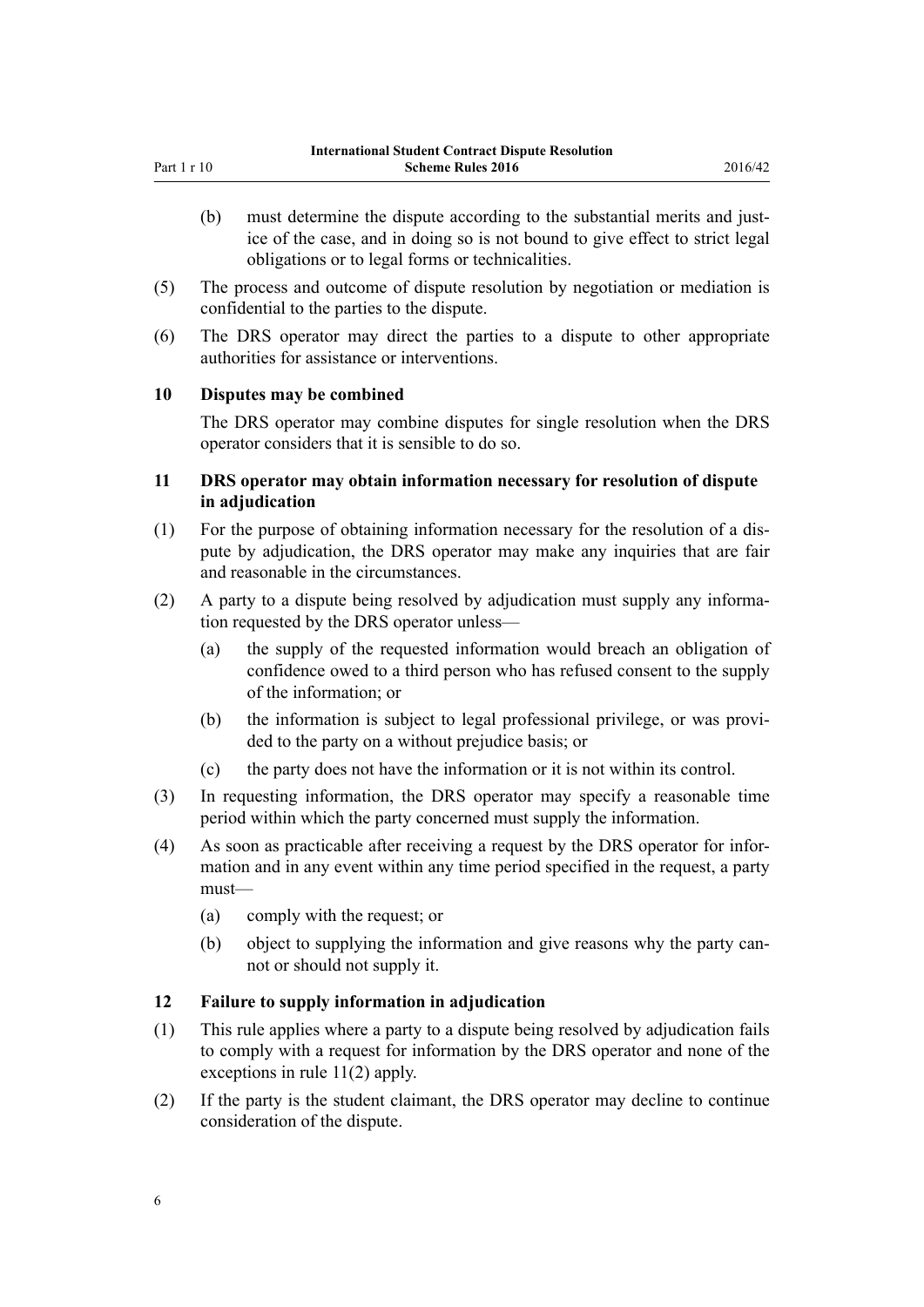(3) Whoever the party is, the DRS operator may proceed to resolve the dispute on the basis that an adverse inference may be drawn from the party's failure to comply.

# **13 Use of information in adjudication**

<span id="page-6-0"></span>2016/42

- (1) For the purpose of resolving a dispute by adjudication, the DRS operator may consider any information obtained by it or supplied to it.
- (2) The DRS operator may assume that a party to a dispute consents to the full disclosure to other parties of information supplied by it, unless the party supplying the information expressly limits disclosure.

## **14 DRS operator must keep parties informed**

The DRS operator must—

- (a) keep the parties to a dispute informed; and
- (b) ensure that each party has a reasonable opportunity to be informed of, and to respond to, the arguments or submissions of the other parties.

# **15 Mediator or adjudicator must be independent of parties to dispute**

The DRS operator must appoint as a mediator or an adjudicator in a dispute under the scheme only a person who is independent of the parties to the dispute.

#### **16 Decision by adjudicator**

- (1) The adjudicator in a dispute, before making a final decision, must give the parties notice of his or her proposed decision reached on the basis of information held by the DRS operator.
- (2) The adjudicator's notice of the proposed decision must be in writing and must allow a period of 10 working days after sending the notice for the parties to make further submissions and for further consideration of the dispute.
- (3) If the dispute is not resolved within the 10-working-day period, and after considering any further submissions received from the parties, the adjudicator may make a final decision in the dispute, which decision may differ from the proposed decision notified to the parties.
- (4) The adjudicator must give notice in writing to the parties of—
	- (a) the final decision and the reasons for the decision; and
	- (b) the acceptance period, which must not be less than 10 working days after the date that the notice is sent.

#### **17 When final decision binding**

A final decision by an adjudicator in a dispute becomes binding on the parties to the dispute if, within the 10-working-day acceptance period, the student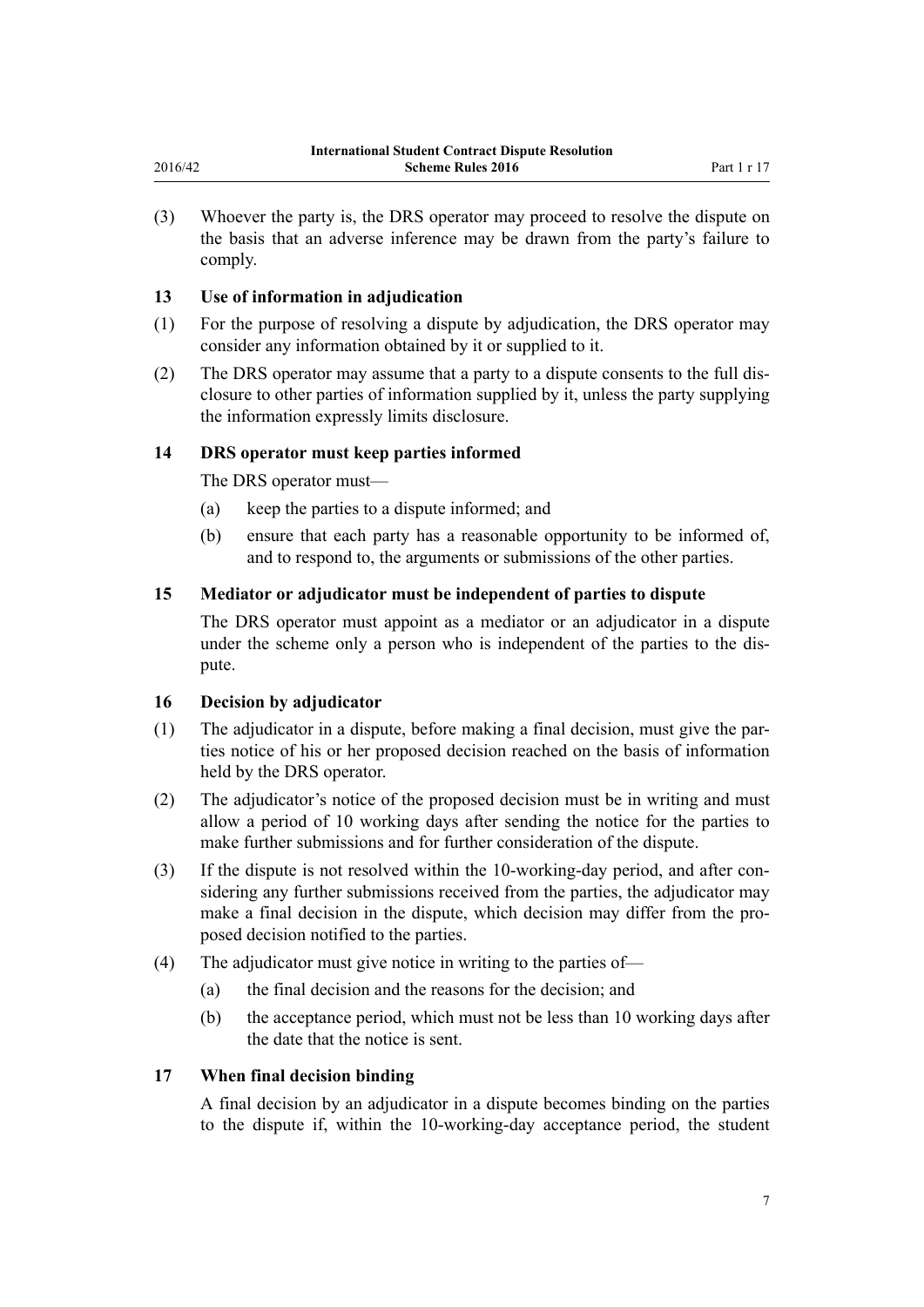<span id="page-7-0"></span>claimant sends a written notice to the adjudicator stating that the student claimant accepts the decision in full and final settlement of the dispute.

#### **18 Remedies under final decision in dispute resolved by adjudication**

An adjudicator in a dispute may direct the following remedies:

- (a) that the provider pay the student claimant an amount not exceeding  $$200,000$
- (b) that the provider take any other action directed by the adjudicator to remedy the matter complained about:
- (c) that the provider provide non-monetary redress for any loss or damage suffered:
- (d) that the provider cease the conduct that has given rise to the claim.

#### **19 Termination of dispute resolution process**

A dispute resolution process under the scheme is terminated if—

- (a) the parties notify the DRS operator in writing that they have entered into an agreed settlement; or
- (b) the student claimant notifies the DRS operator in writing that he or she withdraws the claim and the DRS operator is satisfied that the student claimant has not been coerced into withdrawing; or
- (c) the student claimant notifies the DRS operator in writing that he or she intends to apply to another authority (such as a court or tribunal) for resolution of the dispute; or
- (d) the DRS operator determines that the dispute is not covered by the scheme; or
- (e) the student claimant has failed to comply with an information request and the DRS operator notifies the student claimant in writing that it declines to continue consideration of the dispute; or
- (f) the student claimant fails to accept a final decision within the 10-working-day acceptance period.

#### **20 Application to District Court**

A student claimant, a provider, or the DRS operator may apply to the District Court for, and the District Court may make, an order in accordance with section 238L of the Act—

- (a) requiring a provider to comply with the rules of the DRS; or
- (b) requiring a claimant or provider to give effect to any binding resolution; or
- (c) modifying a resolution where its terms are manifestly unreasonable, before giving effect to it.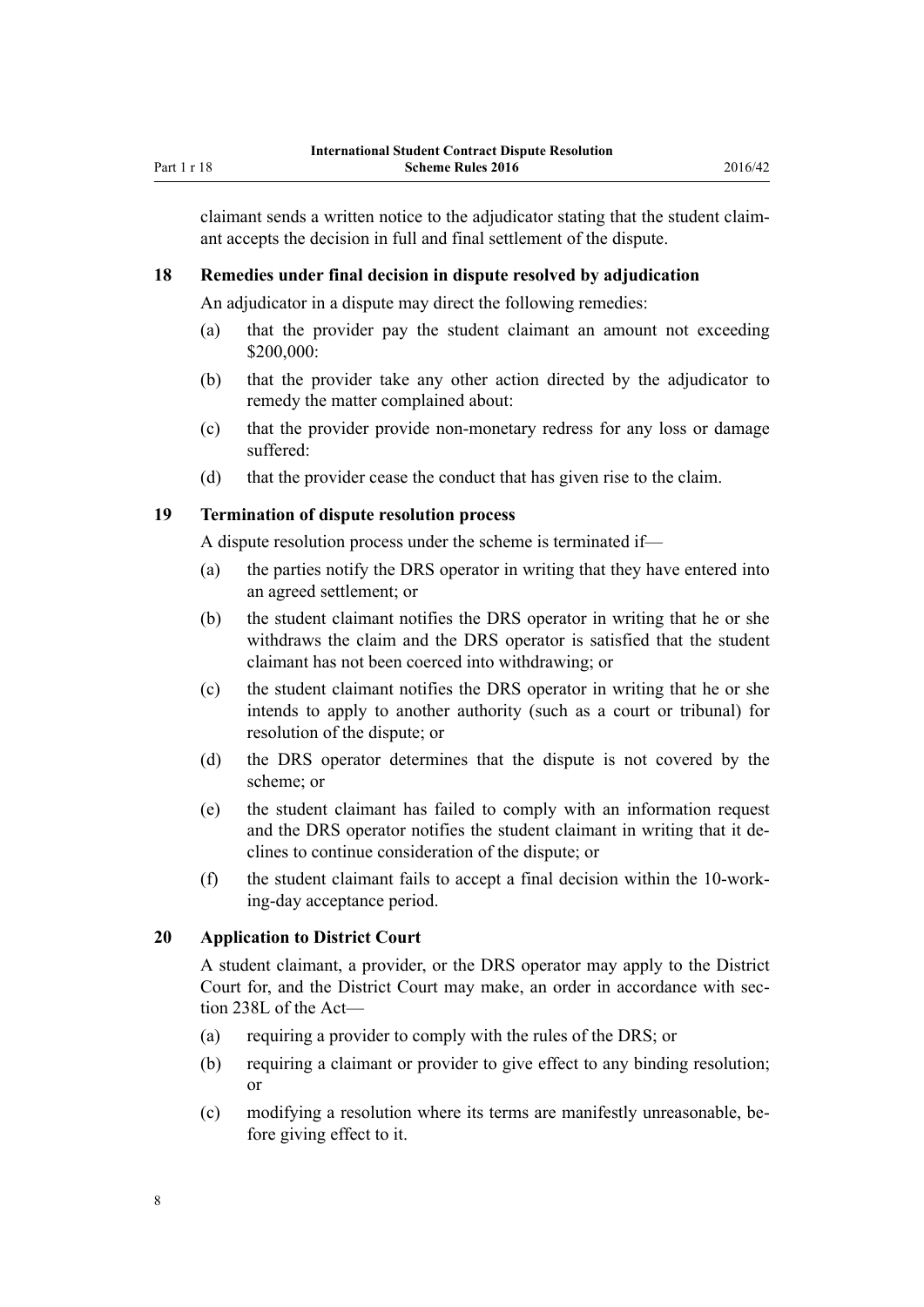# **Part 2**

# **Administration of scheme**

#### <span id="page-8-0"></span>**21 Functions of DRS operator**

- (1) The core functions of the DRS operator are to—
	- (a) provide an independent scheme for resolving disputes between international students and education providers that fall within the scheme's jurisdiction; and
	- (b) operate the scheme in accordance with the scheme's purpose and these rules; and
	- (c) resolve, or assist in resolving, disputes under the scheme by agreement between the parties or, if applicable, by adjudication.
- (2) Other functions of the DRS operator include—
	- (a) to promote and publicise the scheme; and
	- (b) to monitor compliance with these rules; and
	- (c) to monitor and report on the effectiveness of the scheme; and
	- (d) to carry out any other function of the scheme under these rules.

### **22 Powers of DRS operator**

- (1) The DRS operator has the powers specifically conferred by these rules and other powers necessary for performing its functions under these rules.
- (2) The DRS operator may delegate the performance and exercise of its functions and powers under these rules to any person who is appointed to perform or exercise them, except a function or power that under these rules must be performed or exercised by an adjudicator.

#### **23 DRS operator may extend time frames**

The DRS operator may, if it thinks fit, extend the time within which something must be done under these rules in relation to consideration or resolution of a dispute.

#### **24 Appointees of DRS operator**

- (1) The DRS operator must appoint sufficient numbers of adjudicators and mediators to ensure the effective functioning of the scheme.
- (2) In appointing an adjudicator or a mediator, the DRS operator must—
	- (a) consider a candidate's objectivity, qualifications, experience, and personal qualities (including the ability to communicate and work effectively with people from diverse linguistic and cultural backgrounds); and
	- (b) appoint or engage only persons who are capable of performing the functions of an adjudicator or a mediator, as the case may be; and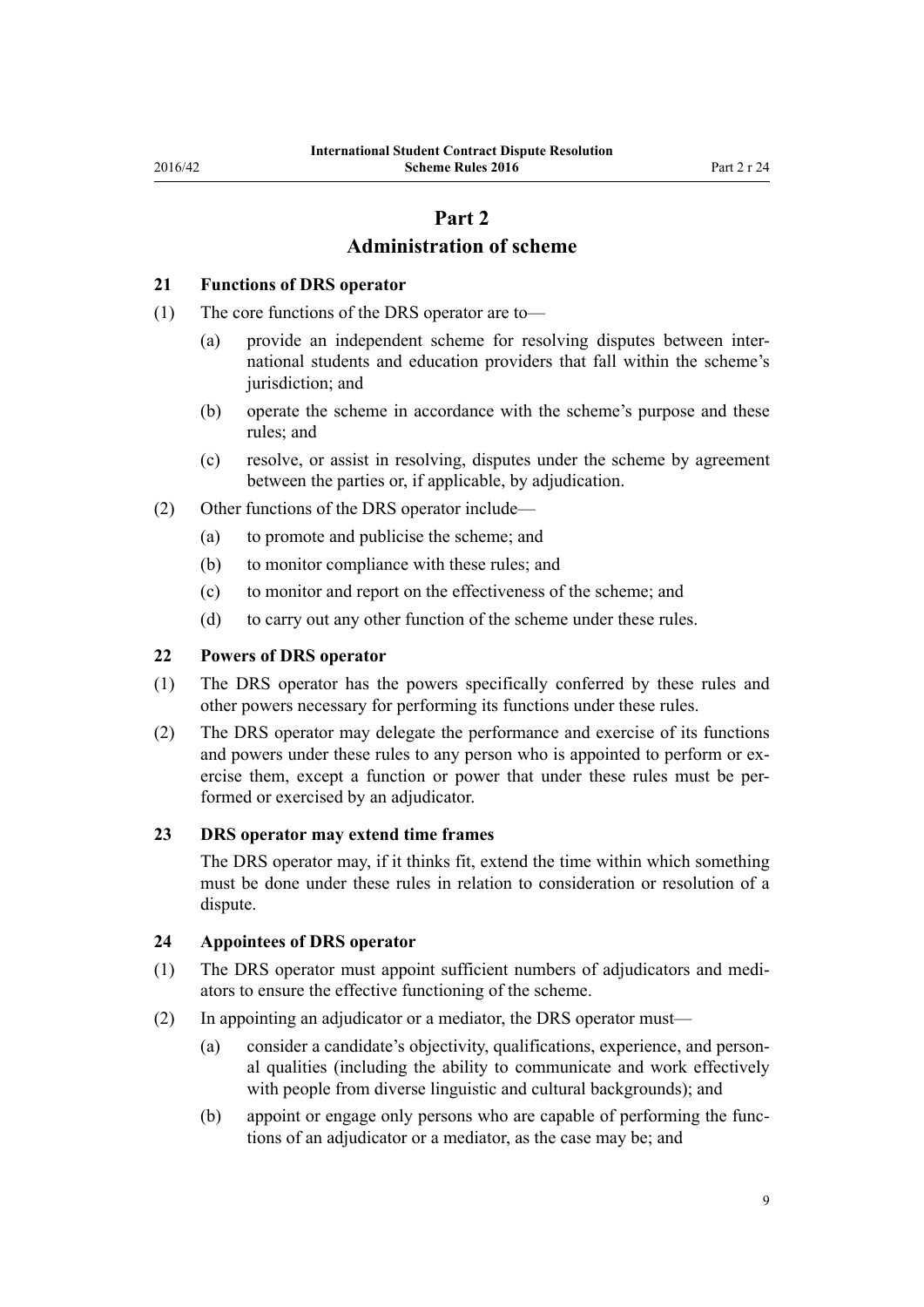- (c) ensure that a person appointed or engaged is able to act independently.
- <span id="page-9-0"></span>(3) The DRS operator is responsible for the actions of a person appointed by it to perform its functions under these rules.

#### **25 DRS operator must ensure accessibility of scheme**

- (1) The DRS operator must take all reasonable steps to ensure that international students and providers are fully aware of the scheme and know how to access it.
- (2) Where appropriate and at reasonable cost, the DRS operator may provide additional support (for example, interpretation or translation services or disability services) to ensure accessibility to the scheme.

#### **26 DRS operator may publish case studies**

- (1) The DRS operator may, for the limited purposes set out in subclause (2), compile and publish case studies of disputes resolved by adjudication under the scheme, subject to appropriate safeguards and redactions for the purposes of privacy.
- (2) The purposes referred to in subclause (1) are—
	- (a) keeping providers, students, and other educational interest groups informed; and
	- (b) demonstrating the process of decision-making under the scheme and ensuring its transparency.

#### **27 DRS operator must report systemic issues, etc**

In the course of investigating a dispute or resolving a dispute by adjudication, the DRS operator must report to the code administrator, education quality assurance agencies, and government agencies as relevant—

- (a) any systemic issue that it identifies:
- (b) any serious misconduct by a provider that it identifies:
- (c) any breach of these rules by a provider.

#### **28 Annual report**

- (1) The DRS operator must submit to the Minister, by September 30 in each year, an annual report for the year ending on 30 June of that year.
- (2) The annual report must include (but is not limited to) the following information relating to the year in question:
	- (a) the number of each of the following (broken down in each category by types of provider, that is, schools, private training establishments, institutes of technology and polytechnics, and universities):
		- (i) disputes accepted:
		- (ii) disputes not covered: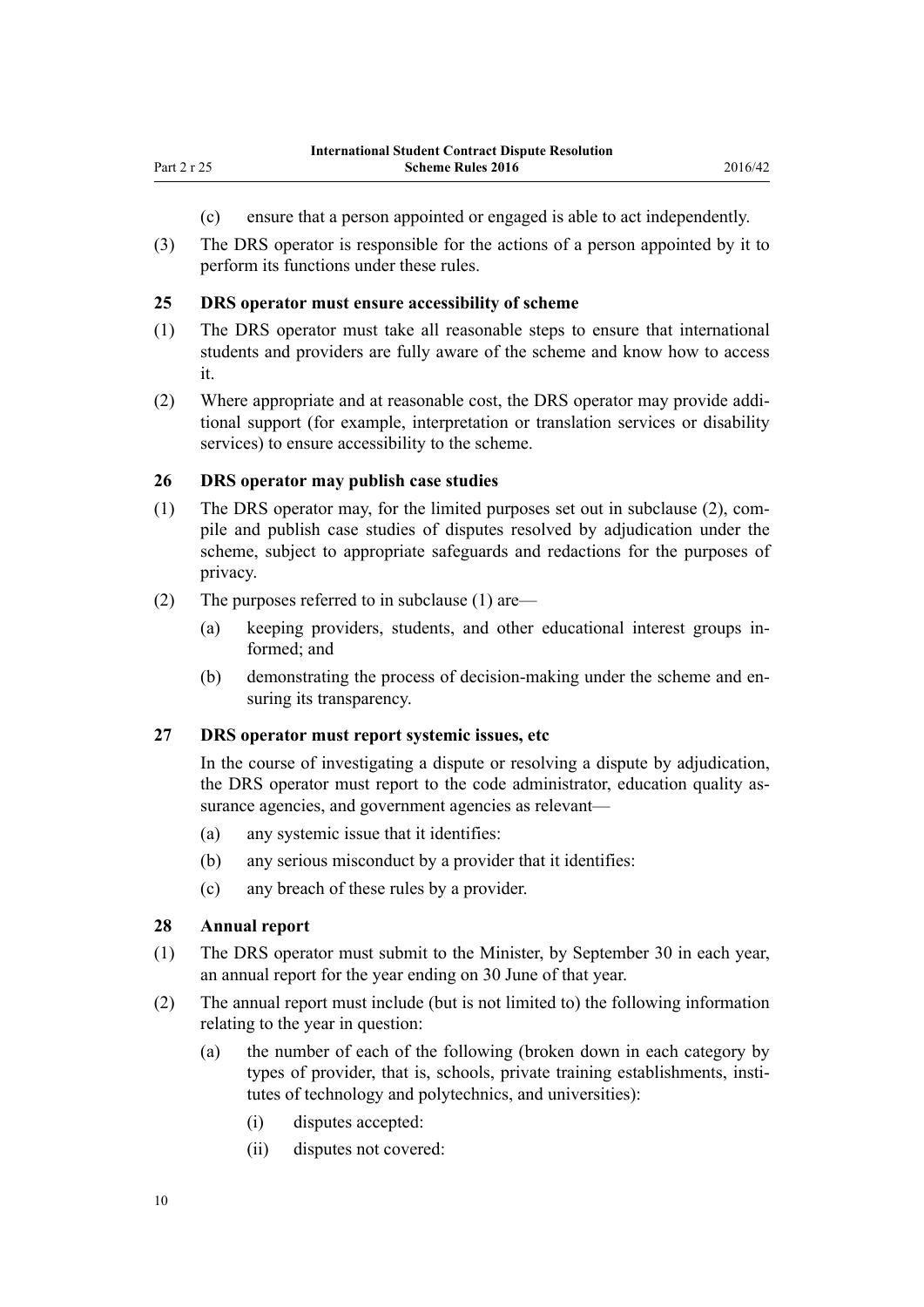- <span id="page-10-0"></span>(iii) disputes resolved by negotiation:
- (iv) disputes resolved by mediation:
- (v) disputes resolved by adjudication:
- (b) the average length of time taken to resolve a dispute by negotiation:
- (c) the average length of time taken to resolve a dispute by mediation:
- (d) the average length of time taken to resolve a dispute by adjudication:
- (e) examples of typical cases, subject to appropriate safeguards and redaction to preserve privacy:
- (f) financial statements prepared in accordance with generally accepted accounting practice that demonstrate how the funding of the DRS operator has been applied:
- (g) any systemic issues or serious misconduct by providers identified in the course of investigating a dispute or resolving a dispute by adjudication, and how the DRS operator dealt with the systemic issues or misconduct:
- (h) the result of any independent review completed during the reporting year.
- (3) The DRS operator must make copies of its annual report available for inspection by the public without charge, for example, on a website.

#### **29 Monitoring operation of scheme**

- (1) The DRS operator must have a process for receiving and resolving complaints about the operation of the scheme and must publicise that process.
- (2) The DRS must—
	- (a) conduct regular client satisfaction surveys for measuring the quality of processes under the scheme, the durability of the outcomes under the scheme, and any other appropriate performance indicators; and
	- (b) publish the results.
- (3) A provider or an international student who is dissatisfied with the operation of the scheme or the performance of the DRS operator may complain to the Ministry of Education, but this process must not be used to challenge the outcome in a particular dispute.
- (4) The DRS operator must co-operate with any person or agency appointed by the Minister to carry out an independent review of the scheme and its operation.

Michael Webster, Clerk of the Executive Council.